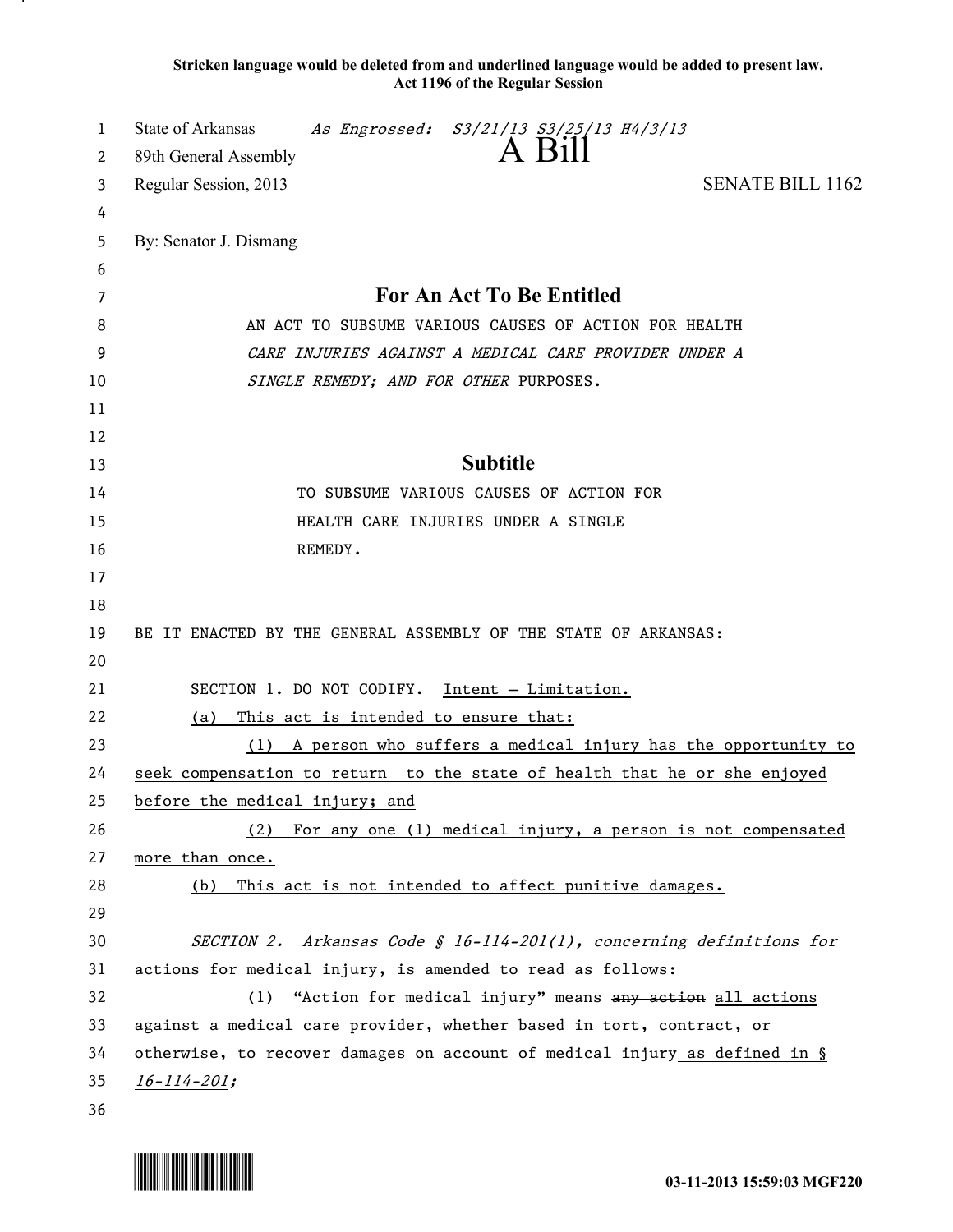## As Engrossed: S3/21/13 S3/25/13 H4/3/13 SB1162

| 1  | SECTION 3. Arkansas Code § 16-114-201(3), concerning definitions for          |
|----|-------------------------------------------------------------------------------|
| 2  | actions for medical injury, is amended to read as follows:                    |
| 3  | "Medical injury" or "injury" means any adverse consequences<br>(3)            |
| 4  | arising out of or sustained in the course of the professional services being  |
| 5  | rendered by a medical care provider to a patient or resident, whether         |
| 6  | resulting from negligence, error, or omission in the performance of such      |
| 7  | services; or from rendition of such services without informed consent or in   |
| 8  | breach of warranty or in violation of contract; or from failure to diagnose;  |
| 9  | or from premature abandonment of a patient or of a course of treatment; or    |
| 10 | from failure to properly maintain equipment or appliances necessary to the    |
| 11 | rendition of such services; or otherwise arising out of or sustained in the   |
| 12 | course of such services.                                                      |
| 13 |                                                                               |
| 14 | SECTION 4. Arkansas Code Title 16, Chapter 114, Subchapter 2, is              |
| 15 | amended to add an additional section to read as follows:                      |
| 16 | 16-114-213. Sole remedy.                                                      |
| 17 | This subchapter is the sole remedy with respect to any action for             |
| 18 | medical injury against a medical care provider.                               |
| 19 |                                                                               |
| 20 | SECTION 5. Arkansas Code § 20-10-1209(a)(1), concerning civil                 |
| 21 | enforcement for the protection of long-term care facility residents, is       |
| 22 | amended to read as follows:                                                   |
| 23 | $(a)(1)$ Any resident who is injured by a deprivation or infringement of      |
| 24 | his or her rights as specified in this subchapter may bring a cause of action |
| 25 | under $\oint$ 16-114-201 et seq., against any licensee responsible for the    |
| 26 | deprivation or infringement.                                                  |
| 27 |                                                                               |
| 28 | SECTION 6. Arkansas Code § 20-10-1209, concerning civil enforcement           |
| 29 | for the protection of long-term care facility residents, is amended to add an |
| 30 | additional subsection to read as follows:                                     |
| 31 | $(d)(1)$ A deprivation or infringement of rights under this subchapter        |
| 32 | does not itself create an additional cause of action.                         |
| 33 | (2) However, a deprivation or infringement of rights under this               |
| 34 | subchapter may be used as evidence of negligence.                             |
| 35 |                                                                               |
| 36 | /s/J. Dismang                                                                 |